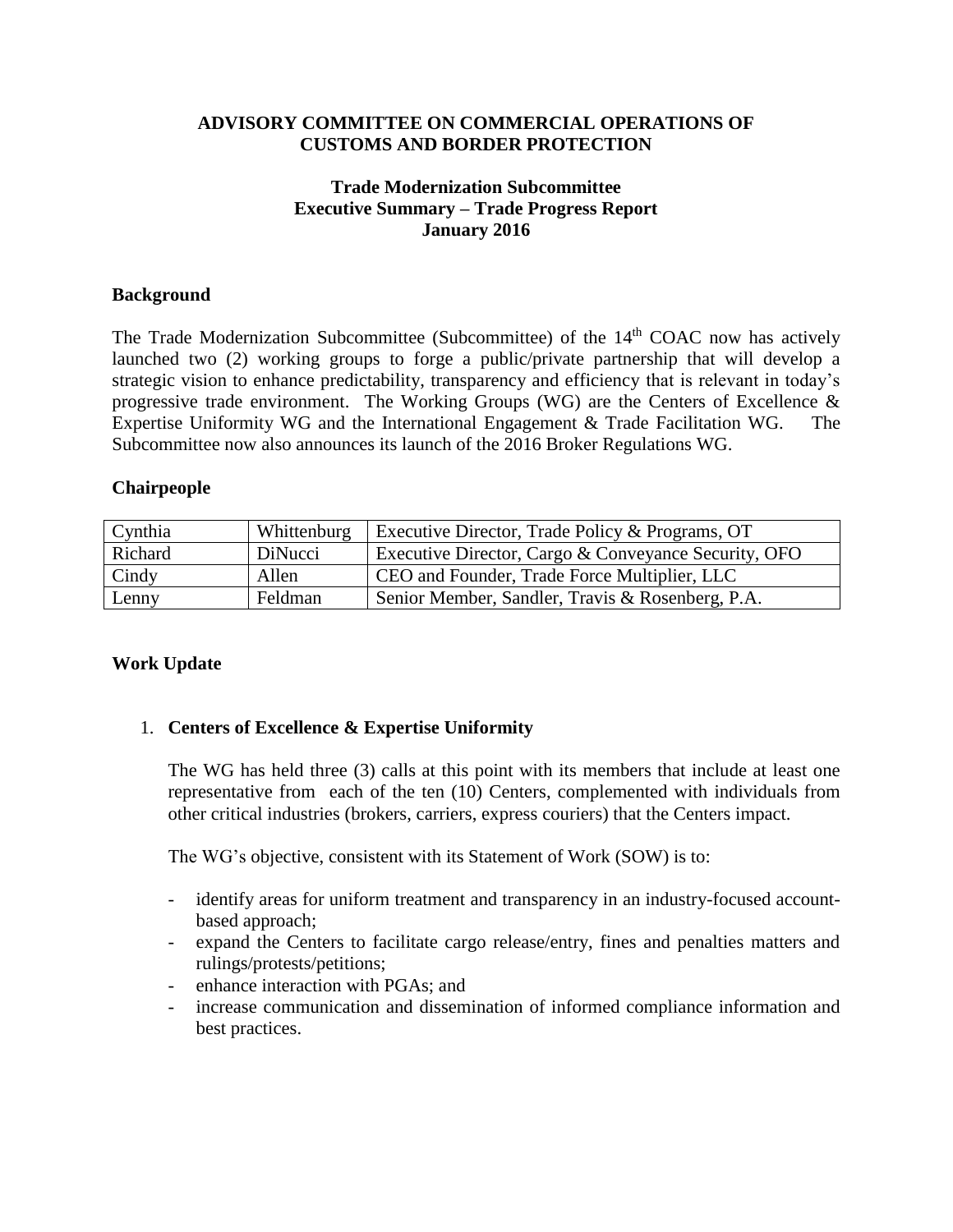Initial discussions have brought to light some of the following issues:

- encouraging regular communication and interaction (including webinars or seminars) between the Centers and their accounts leveraging technology where possible
- clarifying the role CBP Account Managers play in light of the Centers
- increasing on-boarding information to importers both joining/testing with the Centers and subsumed by them
- obtaining metrics to compare efficiencies between Centers and those accounts that joined the Center versus those that CBP placed in the Center
- centralizing reconciliation, drawback, FTZ and other processes
- adopting benefits for trusted trader accounts
- recognizing the uniformity issues/objectives applicable to all Centers, but uniqueness between Centers handling different commodities
- working with appropriate CBP officials/offices that can facilitate Centers expansion to address other facilitation and/or enforcement issues.

The WG intends to provide its recommendations at the April COAC meeting.

# **2. International Engagement & Trade Facilitation**

The WG has held three (3) calls at this point with its members that include representatives from the importing, exporting, brokerage, forwarding, courier, consulting and legal industries conducting business around the world.

The WG's objective, consistent with its SOW is to:

- identify best practices/trends and worst practices/challenges that should be encouraged or discouraged, respectively, on a global basis;
- recognize real opportunities that maximize trade facilitation benefits (BRIC or FTA countries);
- propose methods to make customs controls and procedures more efficient and uniform; and
- engage critical government offices such as the USTR, ITA, ITC, USAID.

Initial discussions have brought to light some of the following issues:

- recognizing countries with commercial relevance that have a political will and a defined path to implement facilitation measures
- assessing current CBP, NGO and Trade levels of engagement to benchmark future opportunities
- leveraging trusted trader and SAFE Framework programs to pilot and/or implement facilitation